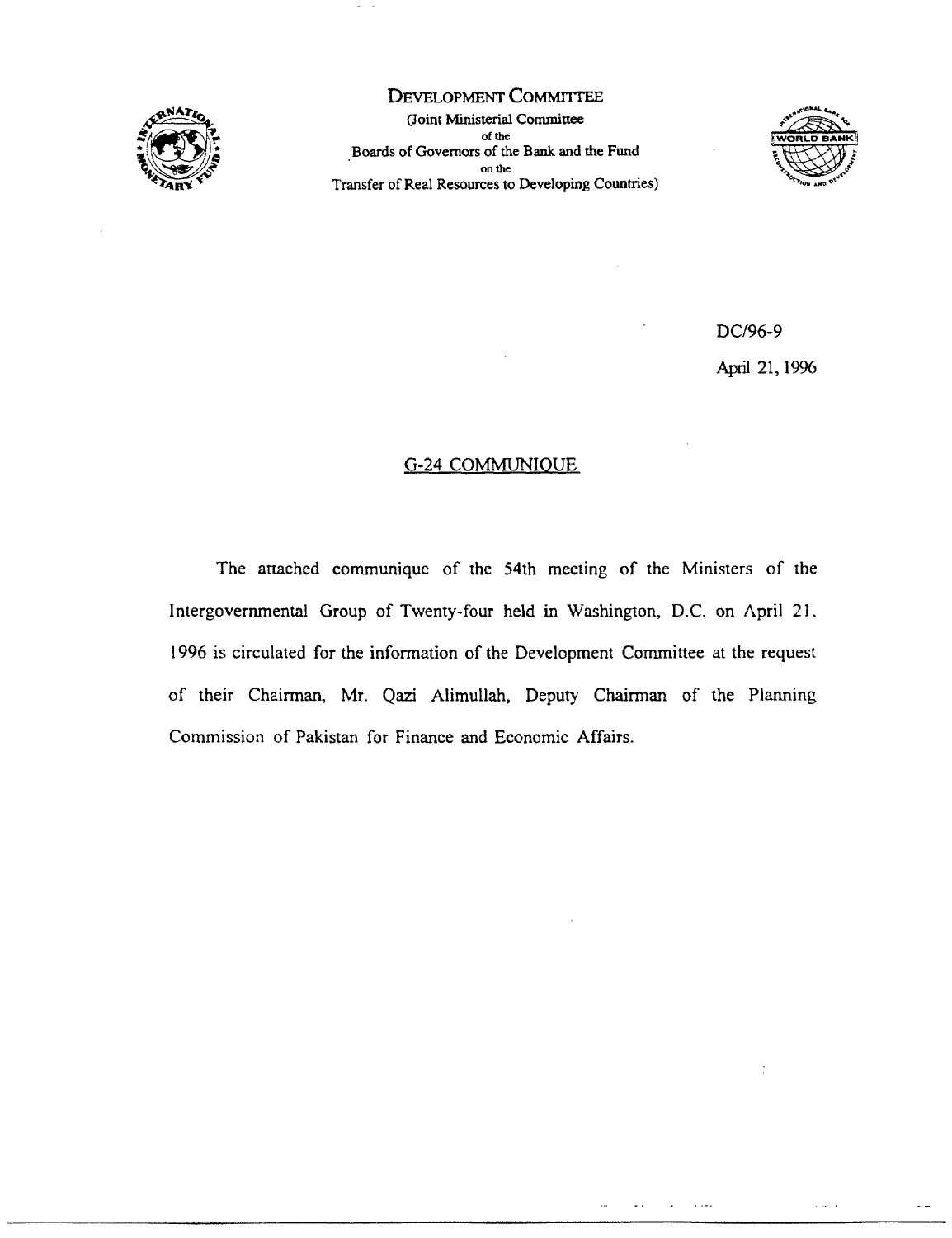## INTERGOVERNMENTAL GROUP OF TWENTY-FOUR ON **INTERNATIONAL MONETARY AFFAIRS**

#### **Communiqué**

#### April21, 1996

Ministers of the Intergovernmental Group of Twenty-Four on International Monetary Affairs held their Fifty-Fourth Meeting in Washington, D.C., on April 21, 1996. Mr. Qazi Alimullah, Deputy Chairman of the Planning Commission, of Pakistan was in the Chair, with Mr. Antonio Casas-Gonzalez of Venezuela as First Vice-Chairman, and Mr. Ali Hamdi of Algeria as Second Vice-Chairman. The meeting was attended by Mr. Michel Camdessus, Managing Director, International Monetary Fund, Mr. James Wolfensohn, President, World Bank, Mr. Mohamed Kabbaj, Chairman, Development Committee, Mr. Roger Lawrence, Deputy to the Secretary General, UNCTAD, Mr. G. K. Helleiner, G-24 Research Coordinator, Mr. Y. Seyyid Abdulai, Director-General, OPEC Fund for International Development, Mr. Abdul Aziz Jalloh, Islamic Development Bank, Mr. Carlos Juan Moneta, Latin American Economic System, Mr. Chen Yuan, People's Republic of China, Mr. Abdeltif Loudyi, Morocco, and Mr. Abdelaziz N. Alorayer, Saudi Arabia.

The meeting of the Ministers was preceded on April 20, 1996 by the Sixty-Seventh Meeting of the Deputies of the Group of Twenty-Four, with Mr. Aziz Ali Mohammed of Pakistan as Chairman, Mr. William Larralde of Venezuela as First Vice-Chairman, and Mr. Kacim Brachemi, of Algeria, as Second Vice-Chairman.

\*\*\*\*\*

# I. World Economic Outlook

1. Ministers noted with satisfaction the continued good performance of the world economy, to which developing countries had contributed markedly through their much stronger performance, which was largely the outcome of their sustained macroeconomic and structural reform efforts. They noted, in particular, the growth momentum of many developing countries and their increased resilience in the face of an adverse external environment.

2. Ministers were encouraged by the prospects of greater price and exchange rate stability and the resumption of growth in Japan and signs of recovery in Europe. However, they expressed concern about the slow progress toward fiscal consolidation and the persistence of large financial imbalances and structural rigidities in some industrial countries. The associated growth of public debt, combined with high levels of unemployment, intensified risks of greater protectionism. In addition to constraining the effectiveness of fiscal policy and placing an excessive burden on monetary policy, the drain on world saving resulting from these fiscal deficits was primarily responsible for the persistence of high real interest rates. Ministers emphasized that this had serious consequences for investment, especially for developing countries, whose growing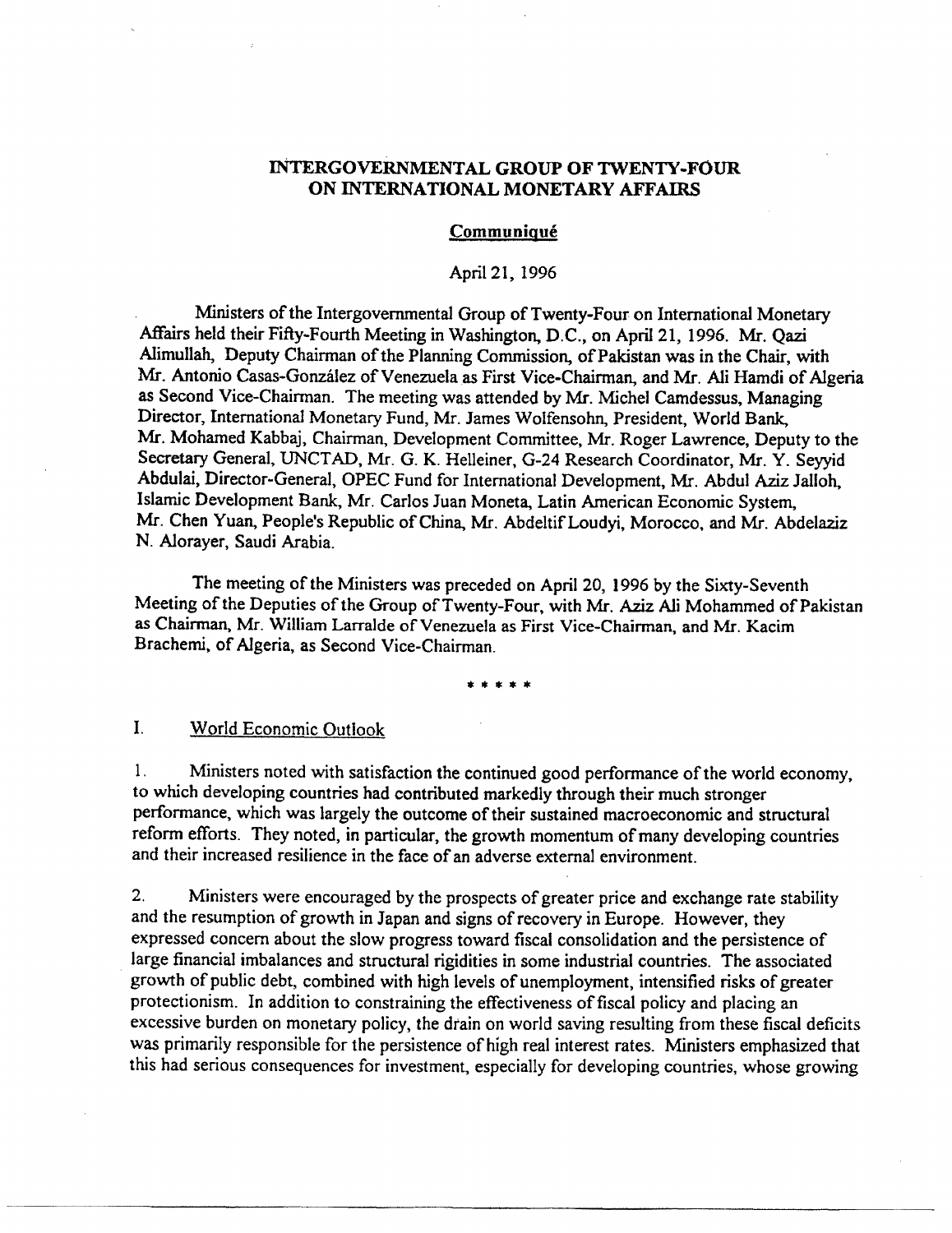integration into global capital markets has made them far more sensitive to movements in international interest rates.

3. While noting the improved performance of countries in sub-Saharan Africa, which resulted largely from their own adjustment and reform efforts, Ministers were concemed that growth remained fragile and insufficient to evoke any marked alleviation of poverty. The weaker trend in prices for both fiel and non-fuel commodities projected for the next few years would constitute a serious impediment to growth in the region. Ministers stressed the need for a comprehensive program for addressing the problems of these countries in a manner that would match strong reform and adjustment efforts with adequate inflows of concessional assistance, including significant and timely debt relief for heavily indebted poor countries.

II. Surveillance

4. Noting the impact that policy developments in the principal industrial countries have on growth prospects, exchange and interest rates, and trade patterns in the world economy, Ministers emphasized the continuing need for enhanced policy coordination and transparency to avoid the misalignments among major currencies and the disruptive shifts in capital flows that can prove costly to the adjustment efforts of the developing countries.

5. Ministers considered that the growing integration of financial markets and the massive increase in the volume of private capital flows had greatly intensified the need for effective Fund surveillance to contain the contagion effects associated with market disturbances or sudden policy changes. They welcomed the greater forthrightness in the Fund's treatment of sensitive issues, in particular, the exchange rate policies of the major industrial countries and the policy-mix and timing of action to prevent overheating in fast-growing emerging market economies.

6. Ministers commended the Fund management for the progress made toward greater balance in the exercise of surveillance. They noted, however, that the Fund continued to exert an asymmetric influence on the policies of developing and transition countries, owing to their need for financial assistance. They encouraged the Fund to work toward achieving greater influence on the policies of industrial countries, so as to eliminate this asymmetry.

7. Ministers welcomed the establishment by the Fund of the Special Data Dissemination Standard to guide members in publishing a regular and timely flow of economic and financial data. They underscored that, for a number of countries with less developed statistical systems, even the general standard could be achieved only over time and with substantial technical assistance from the Fund.

III. Fund Ouotas and Borrowing Arrangements

8. Ministers highlighted the need to strengthen the Fund's financial resources in the face of continued and potential demands on the Fund and the ongoing decline in the liquidity ratio. They stressed the need to ensure that the Fund was equipped to effectively perform its growing responsibilities in a global economy characterized by volatile capital flows In this regard,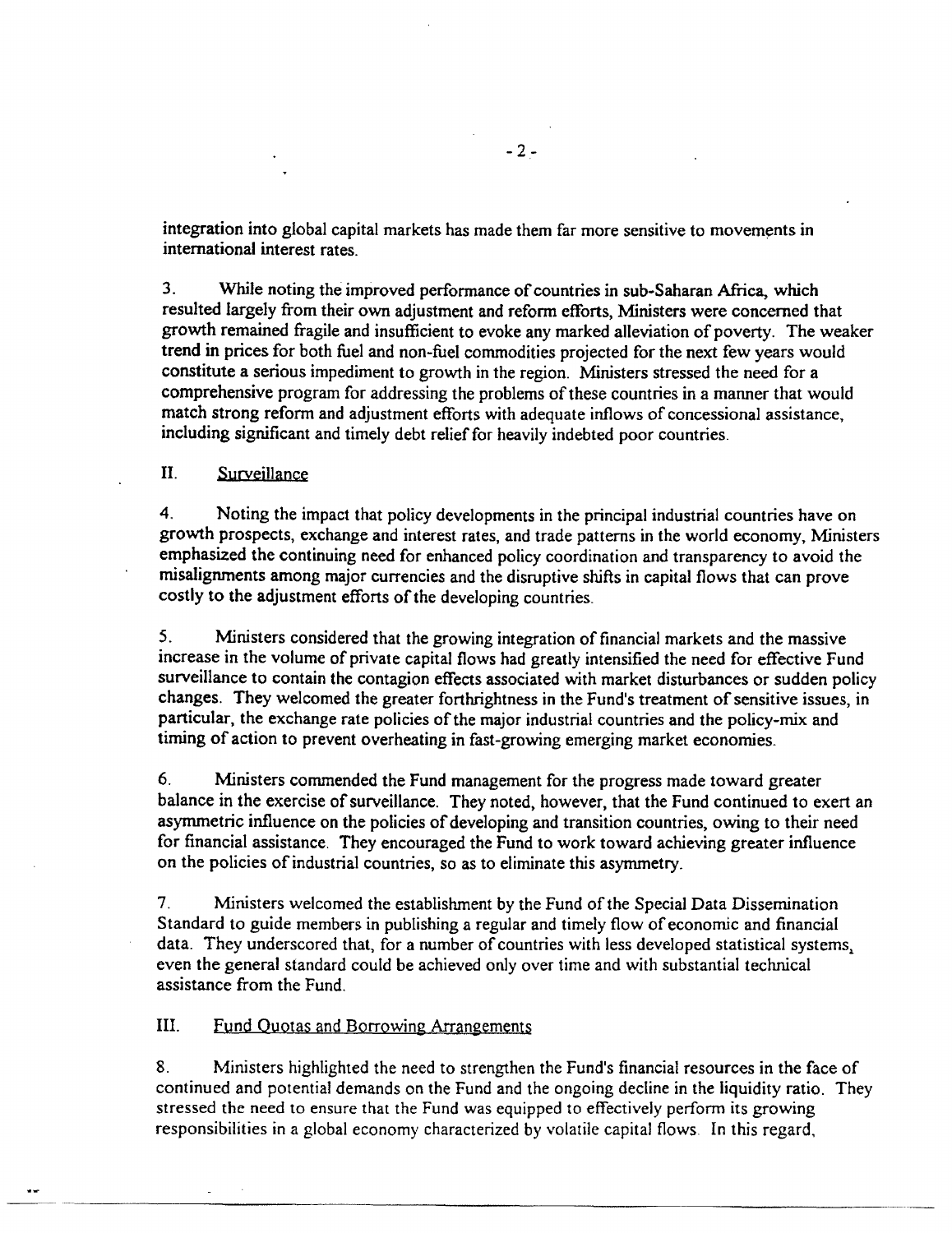Ministers reiterated their position that the Fund should rely primarily on quotas and that a doubling of quotas would be commensurate with its evolving role.

9. Ministers emphasized the importance of maintaining a proper balance in the representation of members and regions within the Executive Board of the Fund and expressed serious concems about the relative decline in the quota share of developing countries over time. They stressed that the quota increase under the Eleventh General Review of Quotas should be predorninately equiproportional to ensure an adequate increase in quotas for all members and to help maintain the quota share of the developing countries.

10. They also called for a review of the number of basic votes, which would enhance the participation of developing countries, especially a number of smaller ones, in decision making in the Fund. They stressed, however, that any such review should not lead to a delay in concluding the Eleventh Review.

11. Ministers were concerned that discussions on enlarging the size and scope of the General Arrangements to Borrow (GAB) were being held outside the Fund, and stressed that:

- final decisions on enlargement should be taken in close consultation with the Fund,
- new contributors should participate in the policy decision-making and implementation process;
- activation procedures should be streamlined; and

there should be no distinction between contributors and others in terms of access. In addition, Ministers emphasized that these and any other borrowing arrangements should not be regarded as substitutes for an adequate increase in quotas.

12. Ministers cautioned against the introduction of higher rates of charge or surcharges on large-scale uses of Fund resources either as a means to strengthen the Fund's financial position or for any other purpose.

### IV. Role of the SDR

13. Ministers noted that, for many countries, the cost of acquiring reserves through borrowing in capital markets was substantial. In addition, a number of countries lacked access to private capital markets and were forced to obtain reserves by compressing imports, consumption, and investment. Moreover, countries are facing difficulties in obtaining sufficient amounts of SDRs to reconstitute their reserve positions in the IMF, or, at times, repurchase SDRs to meet their obligations to the IMF. Thus, SDR allocations have an important role to play in the international monetary system, not only to protect the role of the SDR as a reserve asset, but also as a means to promote equity among members.

14. Against this background, Ministers welcomed the recent IMF seminar on the role of the SDR, and noted with interest the proposals put forward, especially those made by representatives from developing countries. In reiterating their continued support for a general SDR allocation in accordance with the Fund's existing Articles of Agreement, Ministers also expressed their willingness to consider further proposals to secure greater participation and equity in the SDR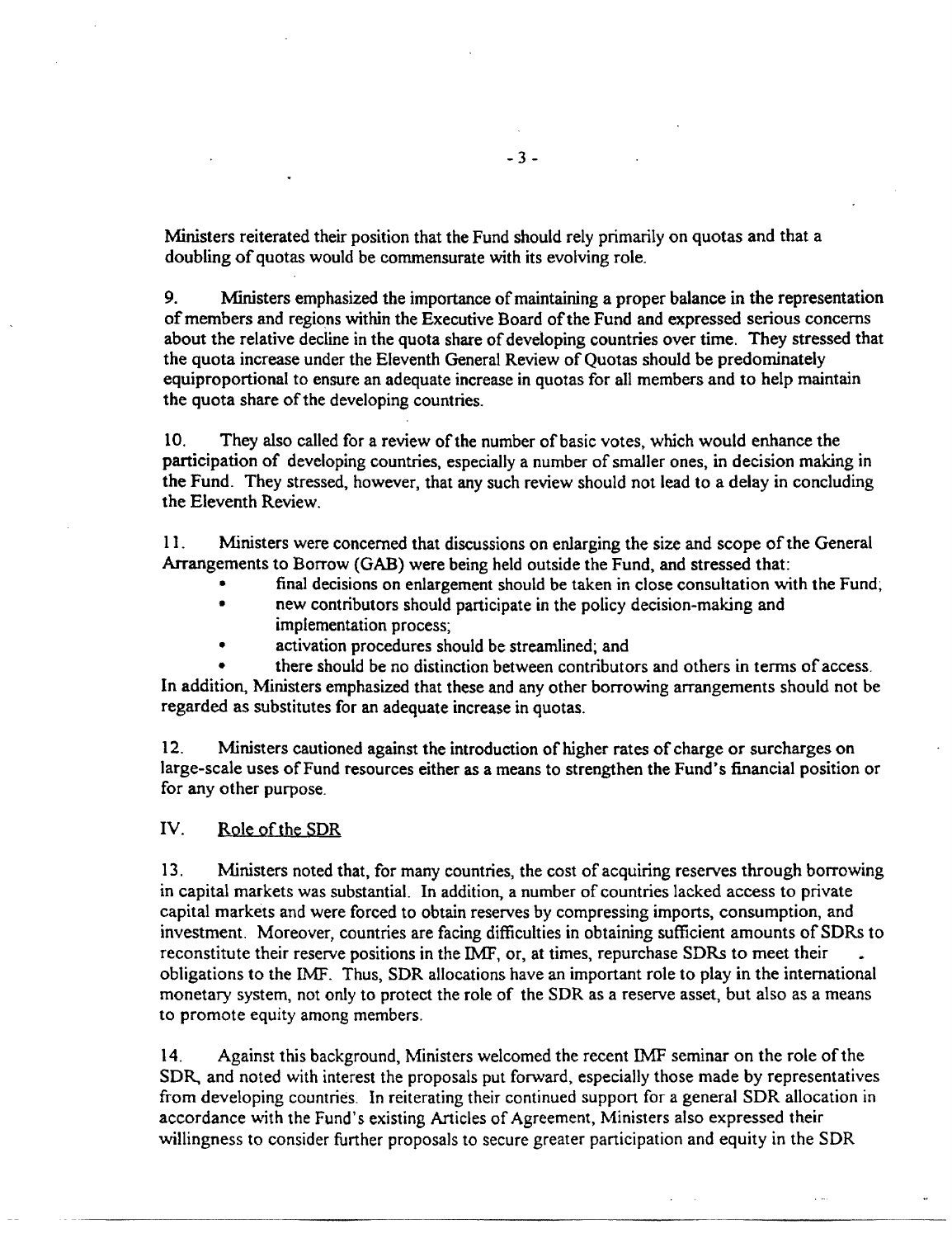system and to realize the full potential of the SDR as a source of both conditional and unconditional liquidity.

15. Ministers encouraged the Fund to review further the issues related to the future role of the SDR, including its possible role in preventing, or alleviating, systemic crises by providing a channel for large-scale financing on a temporary basis.

# V. Continuation of ESAF Operations

16. Ministers emphasized the important contribution made by the enhanced structural adjustment facility (ESAF) in helping low-income developing countries to implement the comprehensive macroeconomic and structural policies needed to strengthen their balance of payments positions, foster growth, and attract private capital. While noting the consensus in the Fund's Executive Board on the establishment of a self-sustained ESAF, they expressed concerns about the difficulties being encountered in reaching agreement on financing the ESAF. They stressed the need to maintain ESAF funding at an adequate level and to assure the continuation of the self-sustained ESAF on a concessional basis. They urged the membership to resolve the remaining issues promptly in order also to assure the Fund's contribution to the proposed framework for resolving the debt problems of the heavily indebted poor countries.

# VI. Debt Problems of Heavily Indebted Poor Countres

17. Ministers noted the joint proposal put forward by the World Bank and IMF managements for resolving the debt problems of heavily indebted poor countries, including their debts to the multilateral institutions. They emphasized that any workable solution would require additionality of resources, so as to preclude any transfer of limited concessional resources from one set of objectives to another. It would also have to be comprehensive in character and deal with the total debt of heavily indebted poor countries, rather than only their multilateral obligations. In this regard, they supported the World Bank and IMF managements' proposal that Paris Club creditors provide net present value concessionality of up to 90 percent in flow rescheduling and stock of debt operations.

18. Ministers cautioned, however, that the eligibility criteria prescribed for beneficiary countries should not be so restrictive as to exclude some of the countries for whom this facility is intended. In this context, Ministers felt that debt sustainability analyses should be more realistic as to export projections, aid availabilities, and the fiscal constraints of debtor governments, while taking into account the overall debt/GDP ratio. Ministers emphasized that such analyses should be carried out with due participation by the debtor governments, contributing donors, and the Bretton Woods Institutions.

19. Ministers recognized the need for recipient countries to steadfastly pursue programs of economic reform. However, they considered that the proposed periods for the establishment of a track record were excessively long and rigid. They felt that flexibility with respect to the eligibility criteria, the timetables, and the scale of relief would help governments sustain their reform efforts. The Ministers called upon all concerned multilateral and bilateral creditors to